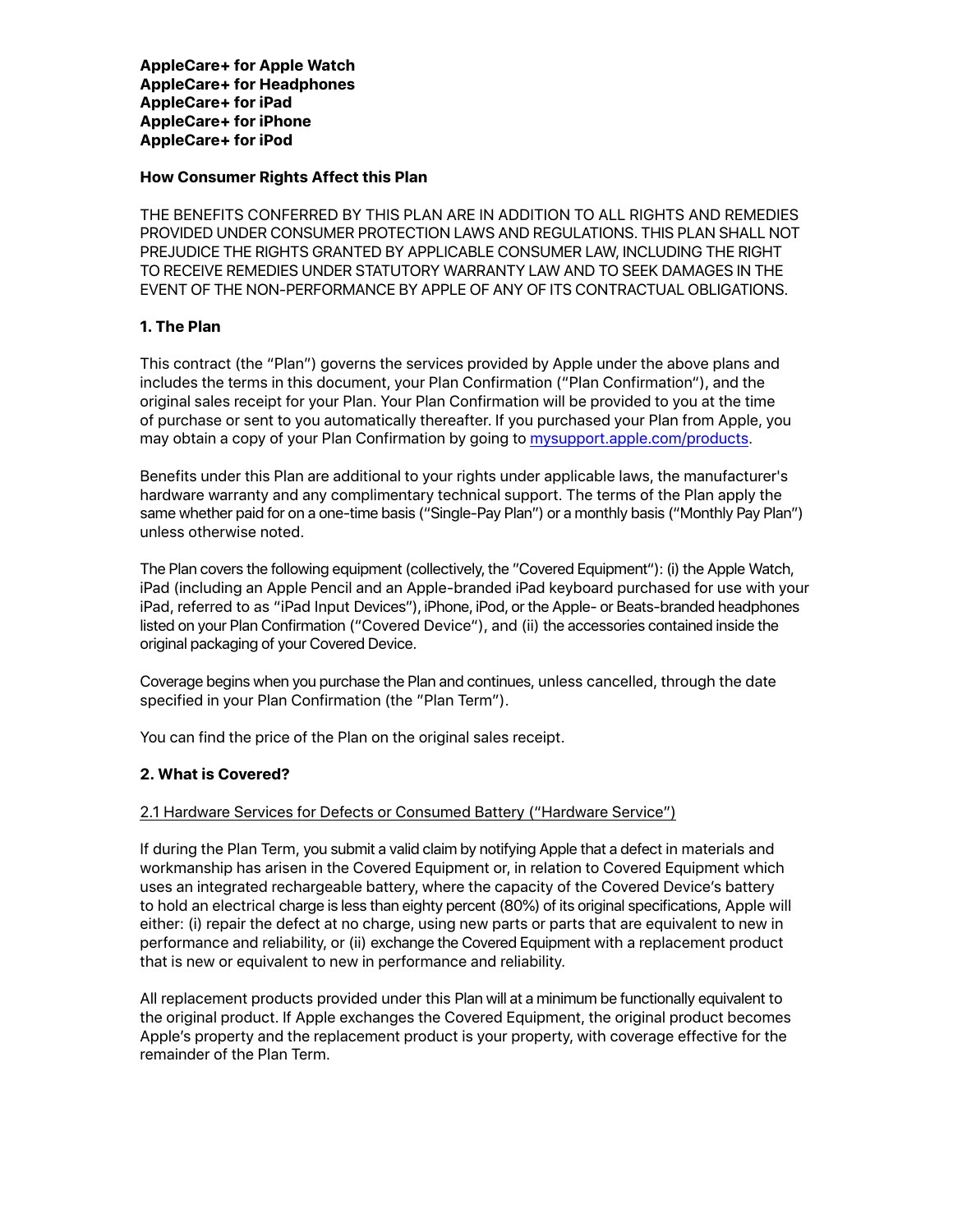## 2.2 Services for Accidental Damage from Handling ("ADH Service")

If, during the Plan Term, you submit a valid claim by notifying Apple that the Covered Device has failed due to accidental damage from handling resulting from an unexpected and unintentional external event (such as, drops and damage caused by liquid contact) including accumulation of dust ("ADH"), Apple will, subject to your payment of the service fee described below, either (i) repair the defect using new or refurbished parts that are equivalent to new in performance and reliability, or (ii) exchange the Covered Device with a replacement product that is new or equivalent to new in performance and reliability. Each time you receive services for ADH is a "Service Event". **Exclusions apply as described below. Further, services for ADH expire and all of Apple's obligations to you under this section are fulfilled in their entirety once Apple has provided to you two (2) Service Events within each twelve (12)-month period based on your Plan's original purchase date as specified on the original sales receipt. Any unused Service Events will expire and you will get two (2) new ADH Service Events to use within the next twelve (12)-month period of continued coverage. All other Plan benefits continue throughout.**

The following service fees apply to each Service Event:

| Apple Watch (excluding Edition and Hermès):         | AED 249           |
|-----------------------------------------------------|-------------------|
| Apple Watch (Edition or Hermès):                    | AED 299           |
| iPad Pro:                                           | AED 179           |
| iPad (all other models):                            | AED 179           |
| iPad Input Device:                                  | AED 99            |
| iPhone:<br>Screen-Only Damage:<br>All Other Damage: | AED 99<br>AED 349 |
| iPod:                                               | AED 99            |
| Apple-branded headphones:                           | AED.<br>99        |
| Beats-branded headphones:                           | 99<br>AED.        |

#### *\*Fees include applicable taxes payable by you*

For iPhone – Screen-Only Damage, the Covered Device must have no additional damage beyond the screen, including, but not limited to, a bent or dented enclosure, that would prevent Apple from replacing the screen on the Covered Device. Covered Devices with additional damage will be charged as iPhone All Other Damage. Screen-Only repairs are not available on devices other than iPhones.

ADH Service for an iPad Input Device will count as a separate Service Event from ADH Service of your iPad and count towards your two Service Events, even if both your iPad and an iPad Input Device are damaged at the same time.

Please note that if you seek service under this Plan in a country other than your country of purchase, the service fee will need to be paid in that country's currency and at that country's applicable rate – for further details, including regarding applicable fees by country, please visit the AppleCare+ support website at [apple.com/legal/sales-support/applecare/applecareplus/.](http://www.apple.com/legal/sales-support/applecare/applecareplus/)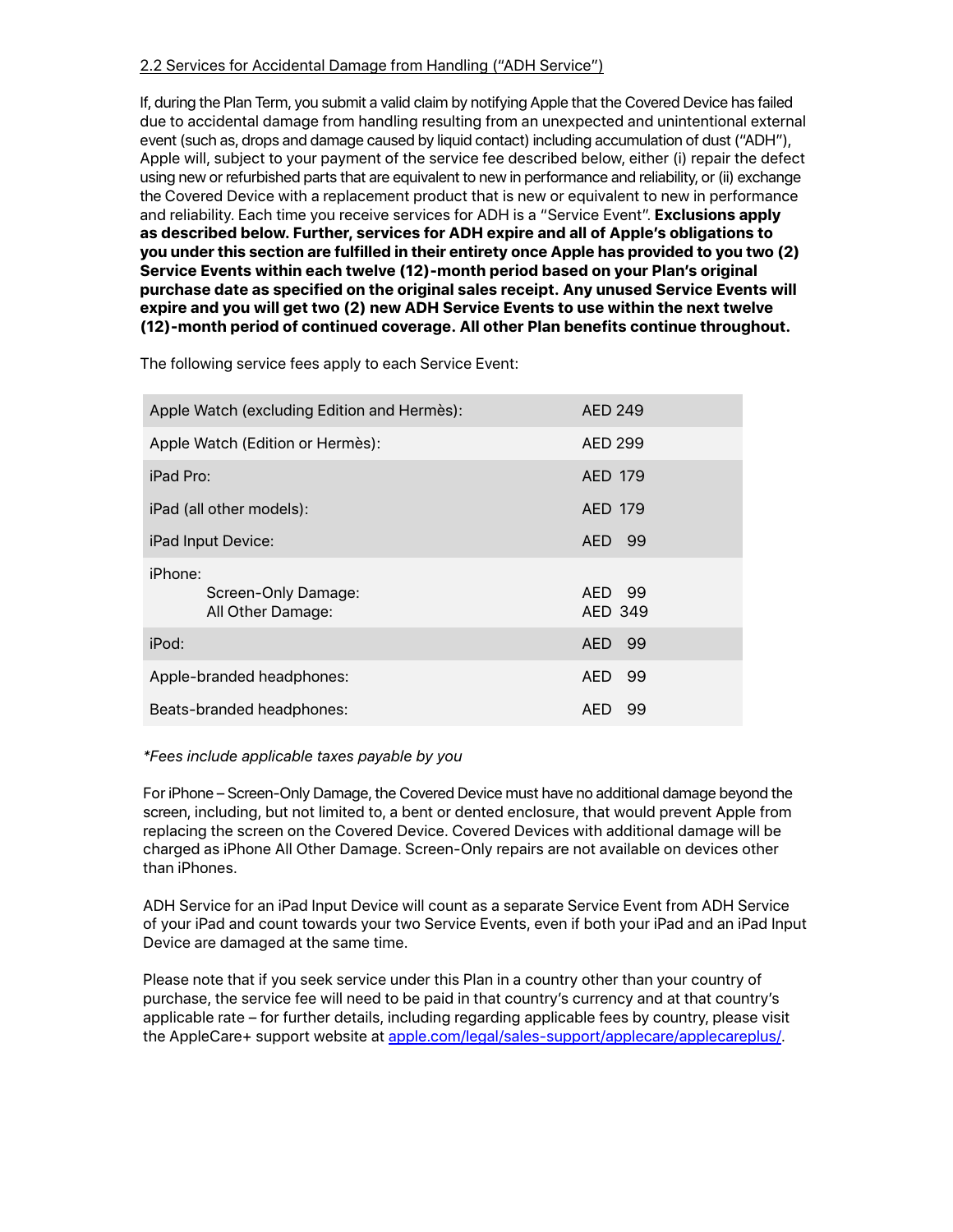# 2.3 Technical Support

During the Plan Term, Apple will provide you with priority access to telephone and web-based technical support for Covered Equipment ("Technical Support"). Your Technical Support starts on expiration of the complimentary technical support provided by Apple, which starts on the date you purchase the Covered Equipment. Technical support may include assistance with installation, launch, configuration, troubleshooting, and recovery (excluding data recovery), including storing, retrieving, and managing files; interpreting system error messages; and determining when hardware service is required or ADH coverage may be applicable. Apple will provide support for the then-current version of the supported software, and the prior Major Release. For purposes of this section, the term "Major Release" means a significant version of software that is commercially released by Apple in a release number format such as "1.0" or "2.0" and which is not in beta or pre-release form.

Apple Technical Support is limited to the following: (i) the Covered Equipment, (ii) the Apple-branded Operating System ("OS") and Apple- or Beats-branded software applications that are pre-installed on or designed to operate with the Covered Equipment ("Consumer Software"), and (iii) connectivity issues between the Covered Equipment and a laptop or desktop computer, or other compatible wireless device that meets the Covered Equipment's connectivity specifications and runs an operating system supported by the Covered Equipment. **Exclusions apply as described below**.

# **3. What is not Covered?**

# 3.1 Hardware Services and ADH Services

Apple may restrict Hardware Service and ADH Services to the country where the Covered Equipment was originally purchased.

Apple will not provide Hardware Services or ADH Services in the following circumstances:

(a) to protect against normal wear and tear, or to repair cosmetic damage not affecting the functionality of the Covered Equipment;

(b) to conduct preventative maintenance;

(c) to replace Covered Equipment that is lost or stolen;

(d) to repair damage caused by reckless, abusive, willful or intentional conduct, or any use of the Covered Equipment in a manner not normal or intended by Apple;

(e) to install, remove or dispose of the Covered Equipment or the equipment provided to you while the Covered Equipment is being serviced;

(f) to repair damage caused by a product that is not Covered Equipment;

(g) to repair any damage to Covered Equipment (regardless of the cause) if the Covered Equipment has been opened, serviced, modified, or altered by anyone other than Apple or an authorized representative of Apple;

(h) to repair pre-existing conditions of the Covered Equipment if you purchased the Plan after you purchased the Covered Equipment;

(i) to repair any damage to Covered Equipment with a serial number that has been altered, defaced or removed; or

(j) to repair damages caused by fire, earthquake or other external causes.

Installation of third-party parts may affect your coverage. As a condition of receiving Hardware or ADH Services, all Covered Equipment must be returned to Apple in its entirety including all original parts or Apple-authorized replacement components.

# 3.2 Technical Support

Apple will not provide Technical Support in the following circumstances:

- (a) For use of the OS and Consumer Software as server-based applications;
- (b) For issues that could be resolved by upgrading software to the then-current version;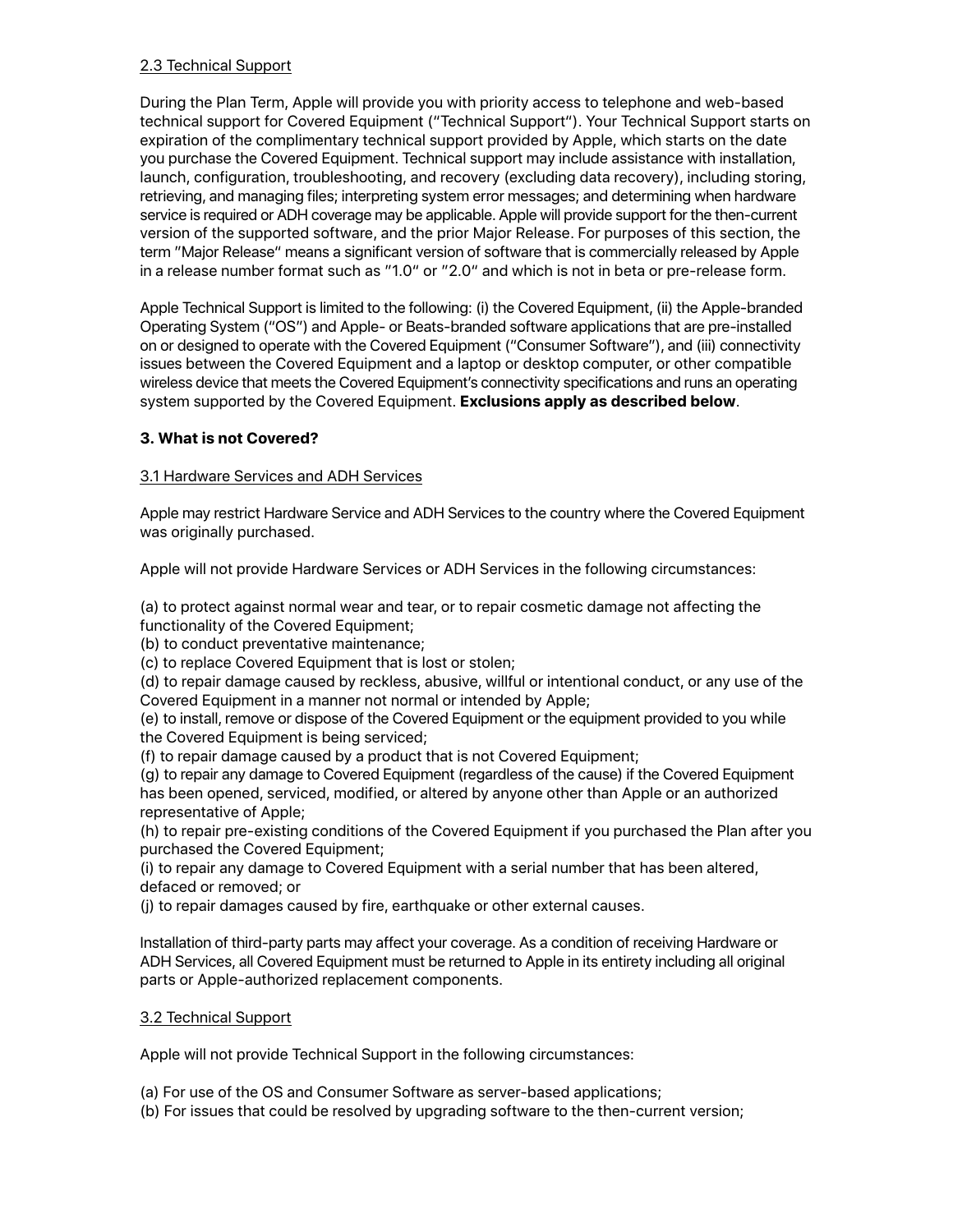(c) For third-party products or their effects on or interactions with the Covered Equipment;

(d) For your use of a computer or OS that is not related to Consumer Software or to connectivity issues with the Covered Equipment;

(e) For software other than the Consumer Software;

(f) For any Consumer Software designated as "beta", "prerelease", "preview" or similar designation; or

(g) For damage to, or loss of any software or data that was residing or recorded on the Covered Equipment (note: the Plan does not cover the recovery or reinstallation of software programs and user data).

## **4. How to Obtain Service and Support?**

You may obtain service or Technical Support by calling Apple or accessing [support.apple.com/](http://support.apple.com/en-ae/HT201232) [en-ae/HT201232](http://support.apple.com/en-ae/HT201232). You must provide the Plan Agreement Number or Covered Device serial number. You must also, upon request, present your Plan Confirmation, and the original sales receipt for your Covered Device and your Plan.

## **5. Service Options**

Apple will provide hardware services to you through one or more of these options:

(a) Carry-in service. Carry-in service is available for most Covered Equipment. Return the Covered Equipment to an Apple-owned retail store location or to a service provider authorized by Apple that offers carry-in service. Service will be performed for you at the store, or the store may send the Covered Equipment to an Apple repair service ("ARS") site for service. You must promptly retrieve the Covered Equipment.

(b) Mail-in service. Direct mail-in service is available for most Covered Equipment. If Apple determines that your Covered Equipment is eligible for mail-in service, Apple will send you prepaid waybills (and, if needed, packaging material). You must ship the Covered Equipment to an ARS site in accordance with Apple's instructions. Once service is complete, the ARS site will return the Covered Equipment to you. Apple will pay for shipping to and from your location if you follow all instructions.

(c) Express Replacement Service ("ERS") or do-it-yourself ("DIY") parts service. ERS is available for certain Covered Equipment. ERS is not available for iPod or iPhone Screen-Only claims. DIY parts service is available for many Covered Equipment. This allows you to service your own Covered Equipment. If Apple requires return of the replaced device or part, Apple may require a credit card authorization to serve as security for the retail price of the replacement device or part and applicable shipping costs until you return the replaced device as instructed. If you are not able to provide credit card authorization, service may not be available to you in which case Apple will offer an alternative arrangement for service. If you fail to return the replaced Covered Equipment or part as instructed or return a replaced Covered Equipment or part that is ineligible for service, Apple will charge the credit card for the authorized amount. If Apple does not require return of the replaced product or part, Apple will ship you free of charge a replacement product or part accompanied by any applicable instructions or requirements for disposal of the replaced product or part. Apple is not responsible for any labor costs you incur in respect to ERS or DIY parts service.

Apple may change the method by which Apple provides repair or replacement service to you, and your Covered Equipment's eligibility to receive a particular method of service.

Service will be limited to the options available in the country where you request service. Service options, parts availability and response times may vary. If service is not available for the Covered Equipment in a country that is not the country of purchase, you may be responsible for shipping and handling charges to facilitate service in a country where service is available. If you seek service in a country that is not the country of purchase, you must comply with all applicable import and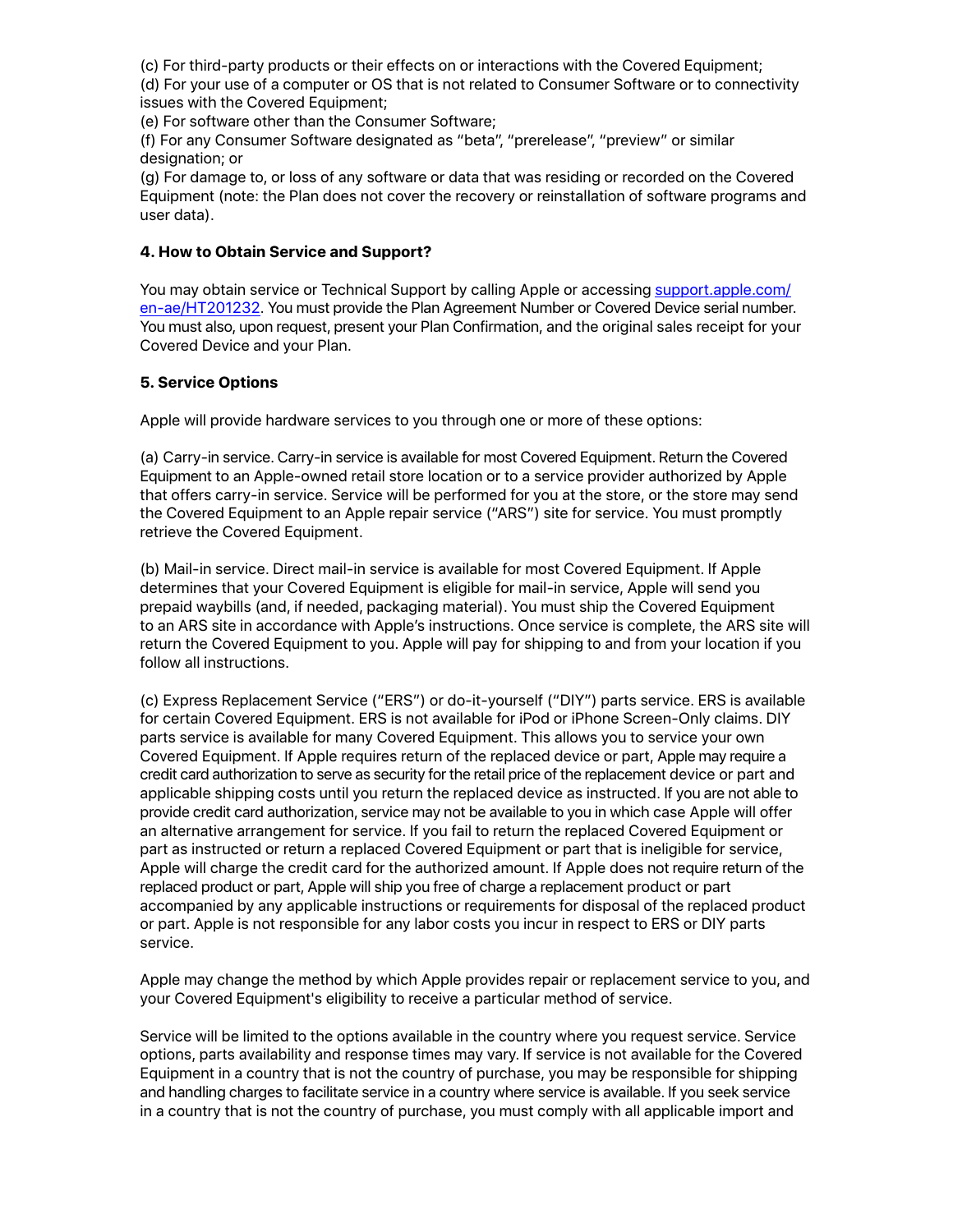export laws and regulations and be responsible for all custom duties, V.A.T. and other associated taxes and charges. For international service, Apple may repair or exchange products and parts with comparable products and parts that comply with local standards.

# **6. Your Responsibilities**

To receive service or support under the Plan, you agree to (i) provide your Plan Agreement Number and a copy of your Plan's original proof of purchase, (ii) provide information about the symptoms and causes of the issues with the Covered Equipment, (iii) respond to requests for information needed to diagnose or service the Covered Equipment, (iv) follow instructions Apple gives you, (v) update software to currently published releases prior to seeking service, and (vi) back up software and data residing on the Covered Equipment.

DURING HARDWARE SERVICE, APPLE WILL DELETE THE CONTENTS OF THE COVERED EQUIPMENT AND REFORMAT THE STORAGE MEDIA. Apple will return your Covered Equipment or provide a replacement as the Covered Equipment was originally configured, subject to applicable updates. Apple may install OS updates as part of hardware service that will prevent the Covered Equipment from reverting to an earlier version of the OS. Third-party applications installed on the Covered Equipment may not be compatible or work with the Covered Equipment as a result of the OS update. You will be responsible for reinstalling all other software programs, data and passwords.

# **7. Limitation of Liability**

TO THE MAXIMUM EXTENT PERMITTED BY APPLICABLE LAW, APPLE AND ITS EMPLOYEES AND AGENTS WILL UNDER NO CIRCUMSTANCES BE LIABLE TO YOU OR ANY SUBSEQUENT OWNER OF THE COVERED EQUIPMENT FOR ANY INDIRECT OR CONSEQUENTIAL DAMAGES, INCLUDING, BUT NOT LIMITED TO, THE COSTS OF RECOVERING, REPROGRAMMING, OR REPRODUCING ANY PROGRAM OR DATA OR THE FAILURE TO MAINTAIN THE CONFIDENTIALITY OF DATA, ANY LOSS OF BUSINESS, PROFITS, REVENUE OR ANTICIPATED SAVINGS, RESULTING FROM APPLE'S OBLIGATIONS UNDER THIS PLAN. TO THE MAXIMUM EXTENT PERMITTED BY APPLICABLE LAW, THE LIMIT OF APPLE AND ITS EMPLOYEES' AND AGENTS' LIABILITY TO YOU AND ANY SUBSEQUENT OWNER ARISING UNDER THE PLAN SHALL NOT EXCEED THE ORIGINAL PRICE PAID FOR THE PLAN. APPLE SPECIFICALLY DOES NOT WARRANT THAT (i) IT WILL BE ABLE TO REPAIR OR REPLACE THE COVERED EQUIPMENT WITHOUT RISK TO OR LOSS OF PROGRAMS OR DATA, (ii) IT WILL MAINTAIN THE CONFIDENTIALITY OF DATA, OR (iii) THE OPERATION OF THE PRODUCT WILL BE UNINTERRUPTED OR ERROR-FREE.

THE BENEFITS CONFERRED BY THIS PLAN ARE IN ADDITION TO ANY RIGHTS AND REMEDIES PROVIDED UNDER CONSUMER LAWS AND REGULATIONS. TO THE EXTENT THAT LIABILITY UNDER SUCH LAWS AND REGULATIONS MAY BE LIMITED, APPLE'S LIABILITY IS LIMITED, AT ITS SOLE OPTION, TO REPLACEMENT OR REPAIR OF THE COVERED EQUIPMENT OR SUPPLY OF THE SERVICE. SOME STATES OR PROVINCES DO NOT ALLOW THE EXCLUSION OR LIMITATION OF INCIDENTAL OR CONSEQUENTIAL DAMAGES, SO SOME OR ALL OF THE ABOVE LIMITATIONS MAY NOT APPLY TO YOU.

# **8. Cancellation**

#### 8.1 Single-Pay Plans

You may cancel this Plan at any time for any reason. If you decide to cancel this Plan, you may call Apple, or you may send or fax written notice with your Plan Agreement Number to Apple Customer Support, Hollyhill Industrial Estate, Hollyhill, Cork, Republic of Ireland. You must send a copy of the Plan's original proof of purchase with your notice.

Unless local law provides otherwise, cancellation refunds will be provided as follows: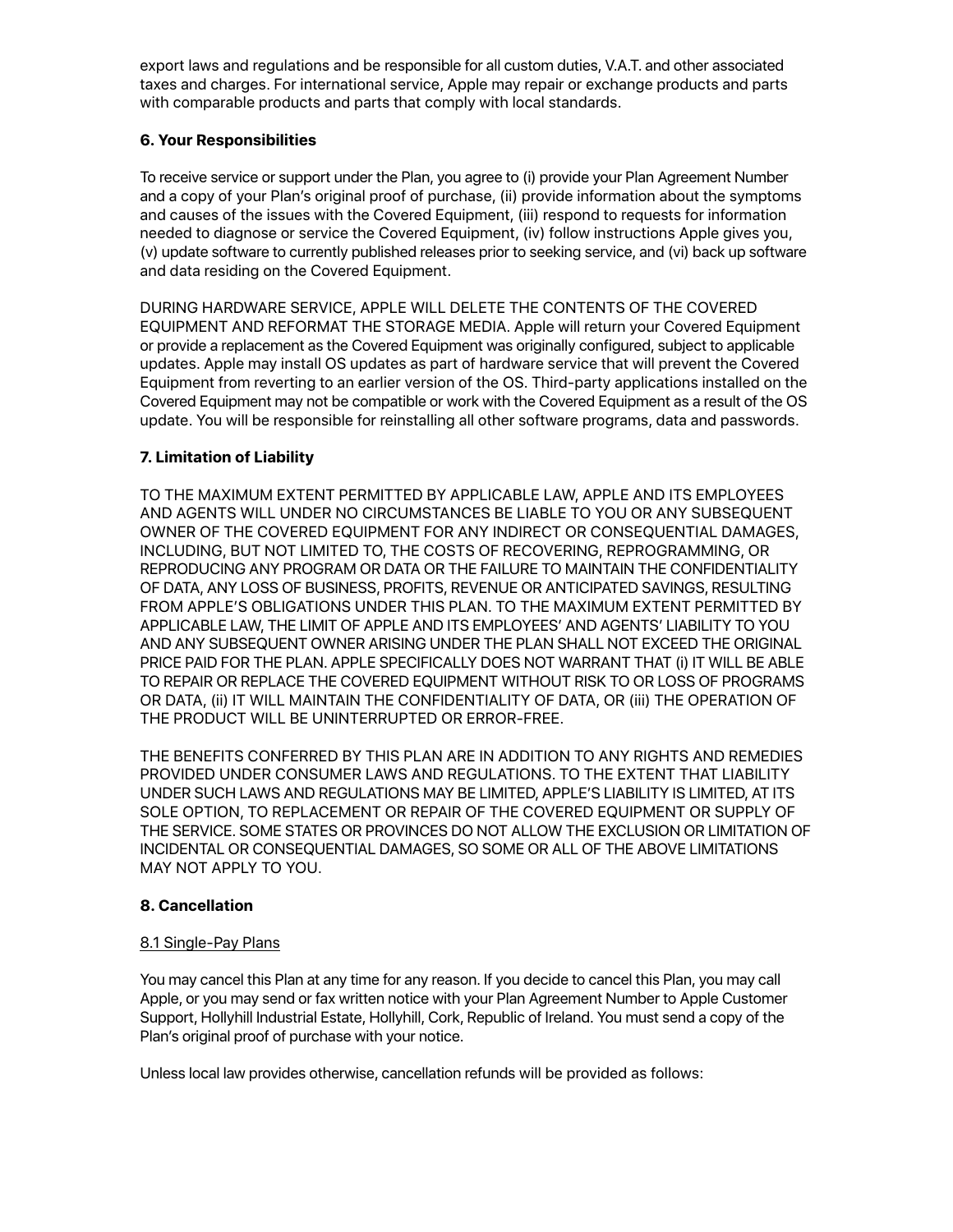(a) If you cancel within thirty (30) days of your Plan's purchase, or receipt of this Plan, whichever occurs later, you will receive a full refund less the value of any benefits provided to you under the Plan.

(b) If you cancel more than thirty (30) days after your receipt of this Plan, you will receive a pro-rata refund of the original purchase price. The pro rata refund is based on the percentage of unexpired Plan Term from the Plan's date of purchase, less (a) a cancellation fee of AED 95 or ten percent (10%) of the pro-rata amount, whichever is less, and (b) the value of any benefits provided to you under the Plan.

Unless applicable local law provides otherwise, Apple may cancel this Plan for fraud or material misrepresentation, or if service parts for the Covered Equipment are not available, upon thirty (30) days prior written notice. If local law permits and Apple cancels this Plan for the unavailability of service parts, you will receive a pro-rata refund for the Plan's unexpired term.

## 8.2 Monthly Pay Plans

You may cancel this Plan at any time for any reason. If you purchased a Monthly Pay Plan from a seller other than Apple directly ("Reseller"), contact the Reseller to cancel your Plan. If you purchased a Monthly Pay Plan from Apple, you may cancel by notifying Apple with your Plan Agreement Number and original proof of purchase. Notices to Apple should be made by postal mail to Apple Customer Support, Hollyhill Industrial Estate, Hollyhill, Cork, Republic of Ireland or by calling Apple. Unless applicable local law provides otherwise, if you return your Covered Device within the eligible fourteen (14)-day return window, you are entitled to cancel your Plan and receive a full refund of the first monthly payment you have made. To cancel, you must call Apple as instructed above. If you otherwise cancel your Plan, not in connection with return of your Covered Device, cancellation will be deferred until midnight on the last day of the month for which the last monthly payment was paid. Your failure to timely and fully make any monthly payment will be deemed an expression of your intent to cancel your Plan and you will not be entitled to receive a refund of any monthly payments you have made. If your Monthly Pay Plan was financed by a third party, Apple may return any refund owed to that financing entity.

# 8.3 Effect of Cancellation

Upon the effective date of your early cancellation, Apple's future obligations under this Plan to you are fully extinguished.

# **9. Transfer of Plan**

You may make a one-time permanent transfer of all of your rights under the Plan to another party, provided that: (i) you transfer to the other party the original proof of purchase, the Plan Confirmation, the Plan's printed materials and this service contract; (ii) you notify Apple of the transfer by sending, faxing or e-mailing notice of transfer to Apple Customer Support, Hollyhill Industrial Estate, Hollyhill, Cork, Republic of Ireland, and (iii) the other party accepts the terms of this service contract. Additionally, with regard to Monthly Pay Plans, including if you financed the purchase of your Plan, the transferee must assume and comply with all payment obligations of the transferor, and any failure to do so by a transferee shall immediately trigger the cancellation provisions applicable to Monthly Pay Plans, as described in Section 8.2 and 8.3. When notifying Apple of the transfer, you must provide the Plan Agreement Number, the serial number of the Covered Equipment, and the name, address, telephone number and email address of the new owner.

# **10. General Terms**

(a) Apple may subcontract or assign performance of its obligations to third parties but shall not be relieved of its obligations to you in doing so.

(b) Apple is not responsible for any failures or delays in performing under the Plan that are due to events outside of Apple's reasonable control.